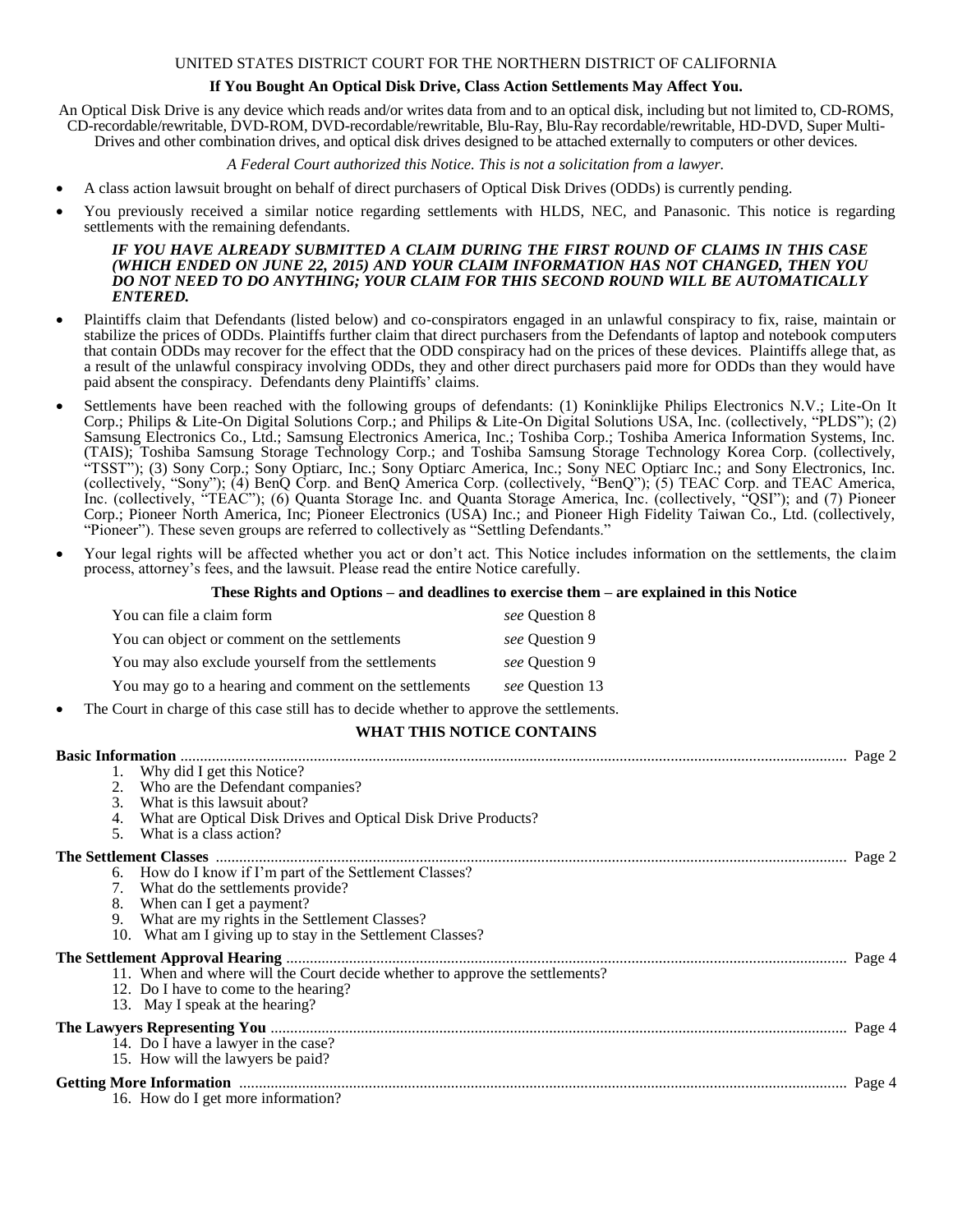## **BASIC INFORMATION**

## **1. Why did I get this Notice?**

You or your company may have directly purchased Optical Disk Drives (ODDs) from January 1, 2004 until at least January 1, 2010. For purposes of these settlements, a direct purchaser is a person or business who bought an ODD directly from one or more of the Defendants, co-conspirators, affiliates, or subsidiaries themselves, as opposed to an intermediary (such as a retail store).

You have the right to know about the litigation and about your legal rights and options before the Court decides whether to approve the settlements.

The Notice explains the litigation, the settlements, and your legal rights.

The Court in charge of the case is the United States District Court for the Northern District of California, and the case is called *In re Optical Disk Drive Products Antitrust Litigation*, MDL No. 2143. The people who sued are called Plaintiffs and the companies they sued are called Defendants.

## **2. Who are the Defendant companies?**

The Defendant companies include: Sony Corporation; Sony Optiarc Inc.; NEC Corporation; Sony NEC Optiarc Inc.; Sony Optiarc America Inc.; Sony Computer Entertainment America, Inc.; Sony Electronics, Inc.; LG Electronics Inc.; LG Electronics USA, Inc.; Hitachi, Ltd.; Hitachi-LG Data Storage, Inc.; Hitachi-LG Data Storage Korea, Inc.; Toshiba Corporation; Toshiba America Information Systems, Inc.; Samsung Electronics Co. Ltd.; Samsung Electronics America, Inc.; Toshiba Samsung Storage Technology Corp.; Toshiba Samsung Storage Technology Korea Corp.; Lite-On IT Corp. of Taiwan; Koninklijke Philips Electronics N.V.; Philips & Lite-On Digital Solutions Corp.; Philips & Lite-On Digital Solutions USA, Inc.; BenQ Corporation; BenQ America Corporation; TEAC Corporation; TEAC America, Inc.; Quanta Storage, Inc.; Quanta Storage America, Inc.; Panasonic Corporation; Panasonic Corporation of North America; Pioneer Corp.; Pioneer North America, Inc.; Pioneer Electronics (USA) Inc.; and Pioneer High Fidelity Taiwan Co., Ltd.

## **3. What is this lawsuit about?**

The lawsuit alleges that Defendants and co-conspirators conspired to raise and fix the prices of ODDs for six years, resulting in overcharges to direct purchasers of those ODDs and certain products containing ODDs. The complaint describes how the Defendants and co-conspirators allegedly violated the U.S. antitrust laws by establishing a global cartel that set artificially high prices for, and restricted the supply of ODDs. Defendants deny Plaintiffs allegations. The Court has not decided who is right.

## **4. What are Optical Disk Drives and Optical Disk Drive Products?**

For the purposes of the Settlement, "Optical Disk Drives" or "ODDs" are defined to mean any device which uses laser light (or electromagnetic wavelength) to read and/or write data to or from an optical disc. ODDs consist of both internal drives built to be incorporated or inserted into electronic devices (including notebook and desktop computers, and Microsoft Xboxes) and external drives that attach to a notebook or desktop computer or other electronic device by means of an external interface, such as a Universal Serial Bus ("USB") connection. ODDs utilize the following optical disc formats: (a) compact discs ("CDs"), such as CD-ROMs or CD-recordable/rewritable discs ("CD-R/RWs"); (b) digital versatile discs ("DVDs"), such as DVD-ROMs or DVDrecordable/rewritable discs ("DVD±R/RWs"); (c) Blu-ray products, such as Blu-ray discs ("BDs") and Blu-ray-recordable/rewritable discs ("BDR"/"BD-RWs"); (d) High Definition DVDs ("HD-DVDs"); and (e) Super Multi-Drives or other combination drives that read from and/or write to various types of the foregoing media.

## **5. What is a class action?**

In a class action, one or more people, called class representatives, sue on behalf of people who have similar claims. All these people are members of the class, except for those who exclude themselves from the class.

Important information about the case will be posted on the website, [www.ODDDirectPurchaserAntitrustSettlement.com](http://www.odddirectpurchaserantitrustsettlement.com/) as it becomes available. Please check the website to be kept informed about any future developments.

#### **THE SETTLEMENT CLASSES**

#### **6. How do I know if I'm part of the Settlement Classes?**

The settlement classes include persons and entities who, from January 1, 2004 until at least January 1, 2010, directly purchased an ODD in the United States from any Defendant or subsidiary or affiliate thereof, or any co-conspirator ("Settlement Class"). As used herein the term "ODD" includes (a) a drive sold by a Defendant or its subsidiary or affiliate as a separate unit that is to be inserted into, or incorporated in, an electronic device; (b) a drive sold by a Defendant or its subsidiary or affiliate as a separate unit that is to be attached to an electronic device through an external interface such as a Universal Serial Bus connection; and (c) an internal drive sold as a component of a laptop or desktop computer by a Defendant or its subsidiary or affiliate.

#### **7. What do the settlements provide?**

The settlements provide for payments in the following amounts:

| <b>DEFENDANT GROUP</b> | <b>SETTLEMENT AMOUNT</b> |
|------------------------|--------------------------|
| <b>PLDS</b>            | \$15,000,000             |
| <b>TSST</b>            | \$9,200,000              |
| Sony                   | \$6,000,000              |
| BenO                   | \$875,000                |
| <b>TEAC</b>            | \$1,325,000              |
| OSI                    | \$400,000                |
| Pioneer                | \$4,200,000              |
| <b>Total:</b>          | \$37,000,000             |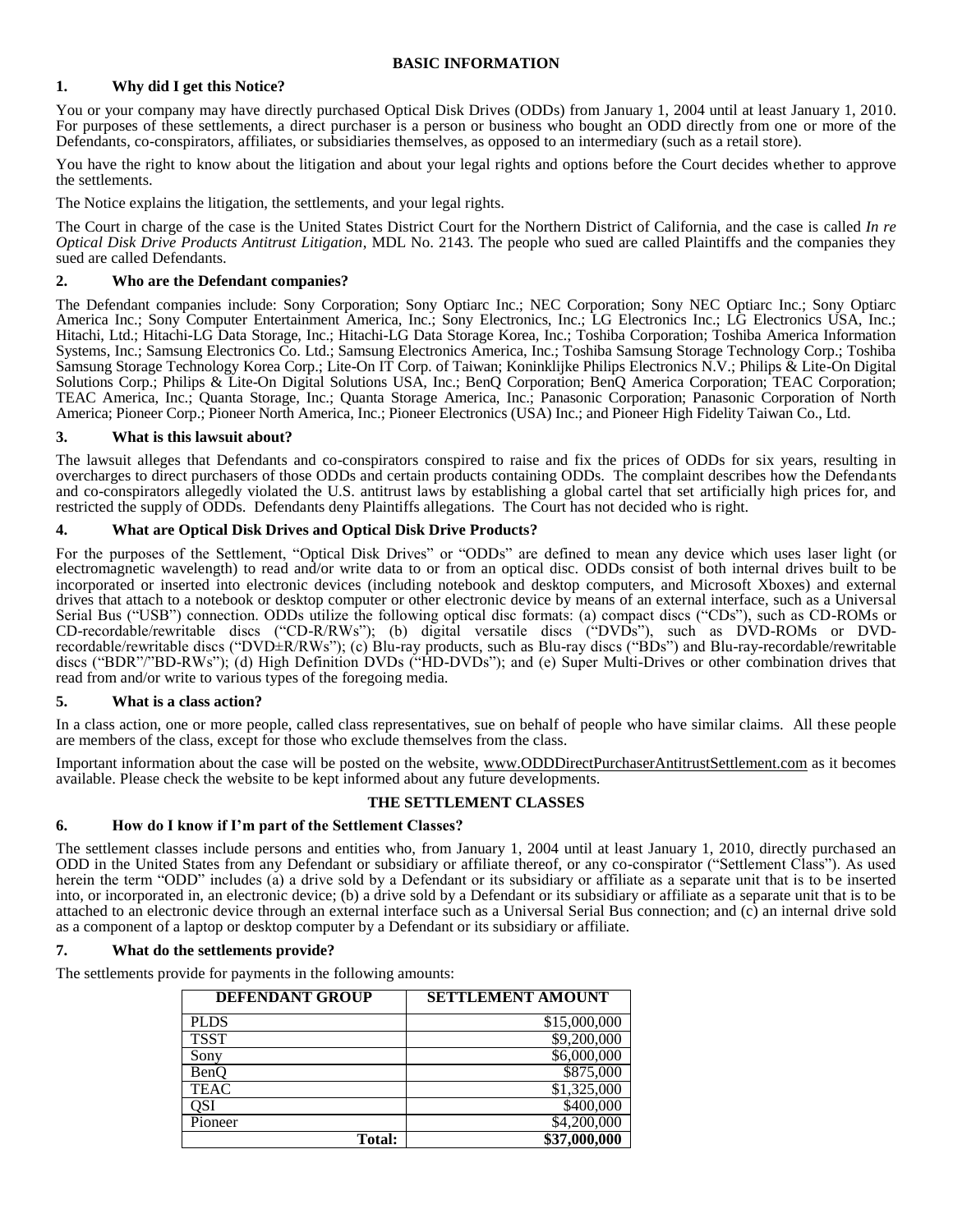The settlements also provide for the production of witnesses. In addition, Settling Defendants' sales remain in the case for the purpose of computing damages against any potential remaining defendant. Finally, some of the settlements provide that a portion of the settlement fund, subject to Court approval, may be used to pay expenses incurred in the litigation for prosecution of the action on behalf of the Settlement Class against any remaining defendants. Plaintiffs have settled with all remaining defendants, references herein to "remaining defendants" will only be applicable if the Court does not grant final approval to one or more of the settlements.

More details are in the Settlement Agreements, available at www.ODDDirectPurchaserAntitrustSettlement.com

#### **8. When can I get a payment?**

There is a proof of claim form ("Claim Form") available on the class website at www.ODDDirectPurchaserAntitrustSettlement.com that has been approved by the Court. All Claim Forms must be postmarked or submitted online no later than **March 7, 2016**. Claims may be submitted online at www.ODDDirectPurchaserAntitrustSettlement.com. Additional Claim Forms may be obtained at www.ODDDirectPurchaserAntitrustSettlement.com, by calling 1-888-270-0759, or writing to ODD Direct Settlement, P.O. Box 808054, Petaluma, CA 94975-8054. Please do not contact the Court about claim administration. **If you have already submitted a claim during the first round of claims in this case (which ended on June 22, 2015) and your claim information has not changed, then you do not need to do anything, your claim for this second round will automatically be entered.** To confirm that your prior claim has been successfully filed and/or make any changes to your prior claim, please contact the Claims Administrator at 1-888-270-0759 or [info@odddirectpurchaserantitrustsettlement.com](mailto:info@odddirectpurchaserantitrustsettlement.com) by March 7, 2016.

The Settlement Funds will be allocated on a *pro rata* basis based on the dollar value of each class member's purchase(s) of ODDs in proportion to the total claims filed. In determining the *pro rata* allocation of Settlement Funds, purchases of stand-alone ODDs will be valued at 100% of their purchase price. For purchases of electronic devices containing an ODD (desktop computers or laptop computers), the *pro rata* calculation will factor in the proportionate value of the ODD contained in the product. The resulting percentages will be multiplied by the net Settlement Fund (total settlements minus all costs, attorneys' fees, and expenses) to determine each claimant's *pro rata* share of the Settlement Fund.

## **9. What are my rights in the Settlement Classes?**

**Remain in the Settlement Classes**: If you wish to remain a member of the Settlement Classes you do not need to take any action at this time.

**Get out of the Settlement Classes**: If you wish to keep any of your rights to sue any of the Settling Defendants about claims concerning the manufacture, supply, distribution, sale or pricing of ODDs, other than claims for product liability, personal injury or breach of contract claims not related to the allegations in this case, you must exclude yourself from those particular Settlement Classes. You will not get any money from the settlements that you request exclusion from.

To exclude yourself from the Settlement Classes, you must send a letter that includes the following:

- Your name, address and telephone number;
- A statement saying that you want to be excluded from *In re Optical Disk Drive Products Antitrust Litigation*, MDL No. 2143, PLDS Settlement, TSST Settlement, Sony Settlement, BenQ Settlement, TEAC Settlement, QSI Settlement, and/or Pioneer Settlement.
- Your signature.

You must mail your exclusion request, postmarked no later than February 22, 2016, to:

ODD Claims Administrator c/o Gilardi & Co. LLC P.O. Box 6002 Larkspur, CA 94977-6002

**Remain in the Settlement Classes and Object**: If you have comments about, or disagree with, any aspect of the settlements, you may express your views to the Court by writing to the address below. The written response needs to include your name, address, telephone number, the case name and number (*In re Optical Disk Drive Products Antitrust Litigation*, MDL No. 2143), a brief explanation of your reasons for objecting, and your signature. The response must be postmarked no later than February 22, 2016 and mailed to:

| <b>COURT</b>                                                                                                                                                                                           | <b>INTERIM LEAD COUNSEL</b>                                                                                          | <b>COUNSEL FOR PLDS</b>                                                                                     |
|--------------------------------------------------------------------------------------------------------------------------------------------------------------------------------------------------------|----------------------------------------------------------------------------------------------------------------------|-------------------------------------------------------------------------------------------------------------|
| Honorable Richard Seeborg<br>United States District Court Northern<br>District of California<br>San Francisco Division<br>450 Golden Gate Avenue<br>Courtroom 3, 17th floor<br>San Francisco, CA 94102 | Guido Saveri<br>R. Alexander Saveri<br>SAVERI & SAVERI, INC.<br>706 Sansome Street<br>San Francisco, CA 94111        | Evan Werbel<br><b>BAKER BOTTS LLP</b><br>1299 Pennsylvania Ave. NW<br>Washington, DC 20004                  |
| <b>COUNSEL FOR TSST</b>                                                                                                                                                                                | <b>COUNSEL FOR SONY</b>                                                                                              | <b>COUNSEL FOR BENO</b>                                                                                     |
| Daniel Murray Wall<br>Belinda S. Lee<br>Brendan A. Mcshane<br><b>LATHAM &amp; WATKINS LLP</b><br>505 Montgomery St., Ste. 2000<br>San Francisco, CA 94111                                              | John F. Cove, Jr.<br><b>BOIES SCHILLER &amp; FLEXNER LLP</b><br>1999 Harrison Street, Suite 900<br>Oakland, CA 94612 | Joel B. Kleinman<br>Lisa M. Kaas<br>DICKSTEIN SHAPIRO LLP<br>1825 Eye Street NW<br>Washington, DC 20006-540 |